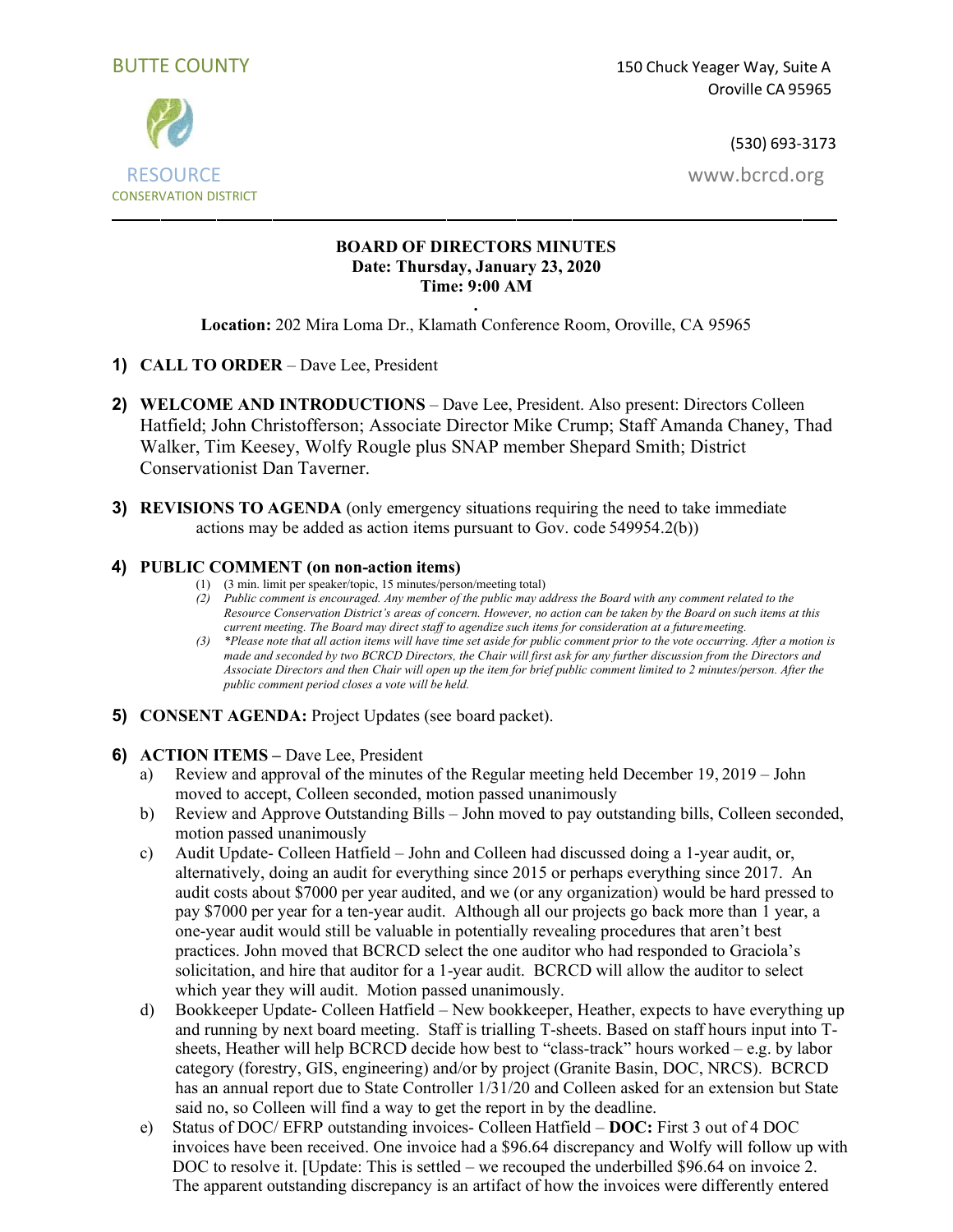into Quickbooks. -WR] **EFRP:** Thad met yesterday with CARCD and FSA and found out that the money has been allocated to USFS on the Federal side, and as soon as it is transferred from USFS to CARCD, it should be paid to BCRCD. Program is now "closed to new applicants" but is still somehow "accepting late applicants" who must be (1) over 5 acres and (2) not have done any of their own work to date. Landowners have 2 years from the date they sign their agreements (or get a letter confirming that from COC?) to finish their work. To date, no LO agreements have been signed because FSA still has not finalized rates.

- f) SDRMA Claim Effort- Colleen Hatfield Not much to report but Colleen continues to research and compile claim(s).
- g) One Tree Planted Agreement Wolfy Rougle Colleen moved and John seconded that Dave sign the OTP agreement. OTP will pay \$2500 per planting day for 3 planting days and will also pay for the trees separately. Dave also signed the landowner agreement with Jackovich (Feb. 2 planting) plus the blank landowner agreements landowners will fill out and sign for Feb. 8<sup>th</sup> planting and later dates.
- h) Prescribed Burn Association Liability Document Wolfy Rougle Based on what she learned at the first statewide meeting of prescribed burn association coordinators, Wolfy presented a draft liability agreement for participating landowners as well as a "liability explainer" in plain language which explains that all liability for a fire rests with the landowner (or his/her designated burn boss, which is never the BCRCD), among other things. Board generally agreed with the concepts in the documents and John agreed to pass them to County Counsel and SDRMA for review, as well as SDRMA. Item placed on Feb. 20 BOD agenda for further review and approval.
- i) RFP for Brayton Project- Terry Adelsbach Terry was unable to attend meeting due to health issue. John asked that RFP include performance bond equal to 110% of the bid. John added RFP and contract should indicate whether and to what extent State Parks has final approval over contract award and final project inspection approval. (BCRCD's contract with State Parks states "BCRCD will assist Parks with project management of the restoration by preparing contract specifications, awarding contract, assisting with public outreach and administering invoicing through June 2022, when the funding source expires.") Mike Crump agreed to work directly with Terry in finalizing the contract/RFP over the next month. To that end, Wolfy will share the Google Drive folder of RFP/contract material with Mike Crump, along with Trish's and her assistant's email. If both RFP and draft contract are approved and finalized at regular Board meeting Feb. 20, then best bidder can be formally accepted at March meeting (28 days) , and work can begin in April.
- j) RFP for Dome Trail Project- Thad Walker Threshold for certified payroll is \$25K, so this project does not cross that threshold. Thad asked: Will this project need a performance bond or rather language stating RCD will "withhold x amount of payment until work is approved"? John advocated that the contract specify that *all* funding be withheld until USFS review and approval of finished project. That might take a long time, so Thad will check in with Clay for Clay's estimate about how long that might take. Dave pointed out that a contractor who's worked with USFS before might read that language and choose not to bid at all. That is a risk we take, and if that happens, BCRCD can go back to USFS and seek stronger guarantees for prompt review and approval.

For contracting generally, Thad observed BCRCD would benefit from Board-approved "General Conditions" language to facilitate speedy contract and RFP development. We are likely to do more and more RFPs of this nature so we would do well to invest in RCD-specific boilerplate, including legal review, County Counsel review, and SDRMA as necessary.

John felt the Dome Trail RFP should require that a bidder should include in their response packet an affidavit that they have physically visited and reviewed the project site. (I.e., "I, John Doe, have on this date visited the Dome Trail site," and sign his name.) BCRCD will be responsible for purchasing the materials to the stair site with help of CCC; CCC will log out the site and remove old materials; contractor is then reponsible for bringing their own tools and building the stairs to existing FS specs. John added RFP should specify that this trail accesses a Wild and Scenic river and is non-motorized.

John moved to approve the RFP with following revisions: bid response packet must include affidavit about having visited the site; add language about Wild and Scenic; remove bond requirement and replace with statement that the contractor will not be paid until USFS approves the work. Colleen seconded; motion passed unanimously.

k) Renewal of Avenza Pro accounts and other Forestry supplies – Keesey – We currently have 3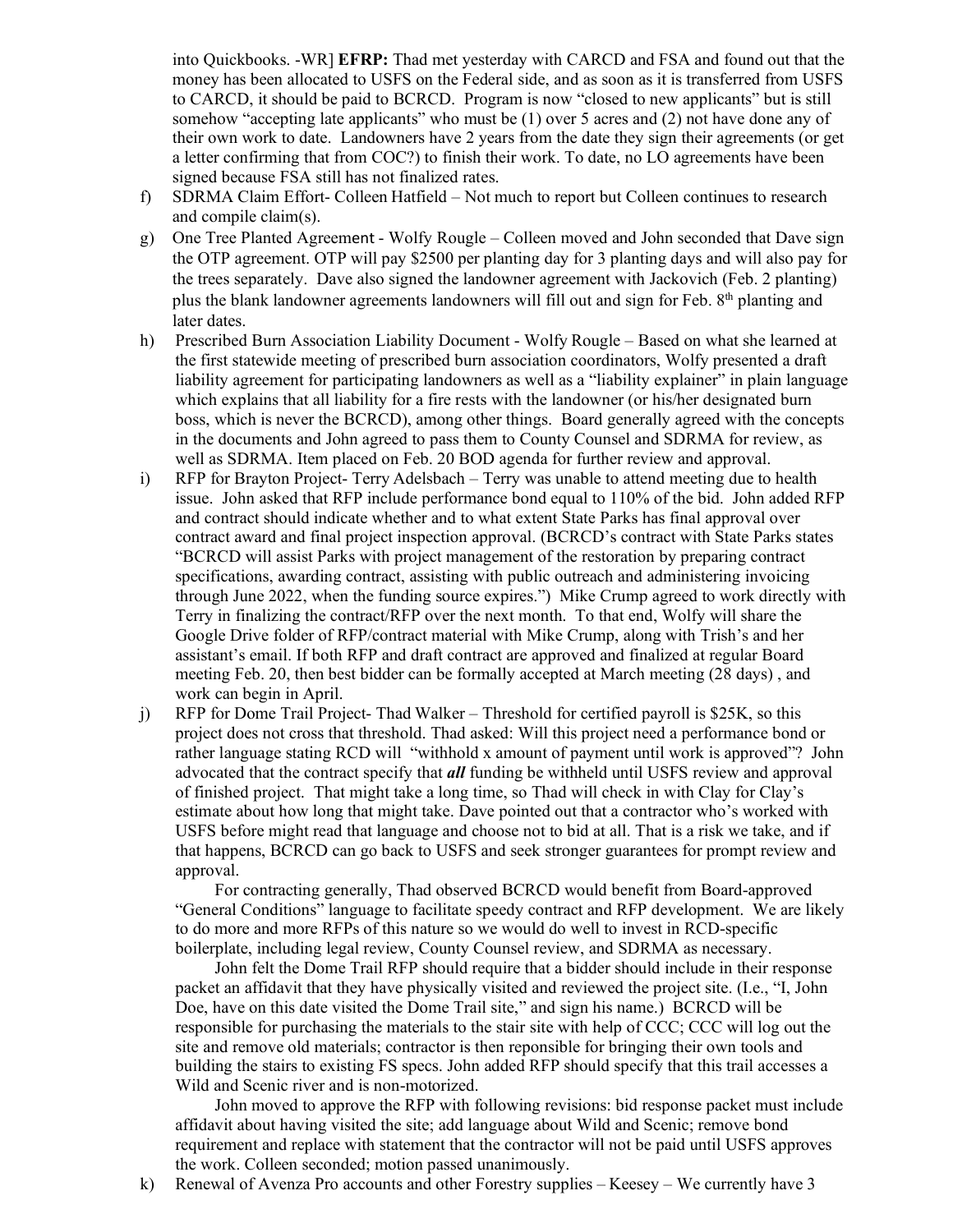tablets and 3 Avenza Pro licenses. To accommodate increased workload, staff wishes to purchase an additional 3 tablets for a total cost of \$630 (includes accessories), plus renew the existing 3 licenses and get 3 additional licenses (\$99/license for a total of \$594). We also need to buy paint and flagging for forestry purposes for a total of about \$800. Between the \$1000 for field supplies billable to AFF subagreement, and \$1200 billable to CCI VFMP grant, we have enough to cover this \$2030 total investment. Staff will use BCRCD debit card and bill to those 2 grants. It will be important to carefully show on the receipts which charges go to which grant.

- l) Policies and Procedures John For next meeting, John asked Board review section V, which is "Board Meetings." It's a small section. John proposed Board be prepared to discuss and approve it (with revisions as needed) at the next regular meeting. John will email out Section IV, approved last Nov., to Board, along with adoption date on cover page. That leaves just the section on Employees which needs to be updated to show we use Allevity.
- *m)* February Meeting of BCRCD BOD- *Regular meeting* Thursday, February 20th @ 9 AM. *Special budget* meeting Feb. 13<sup>th</sup> at USDA building to discuss project tracking options and how they integrate with budgeting; cost allocation plan; review fee for service rates which were last visited 10/18/18, just before the Camp Fire; long-range forecasting so we know when we next need to be writing grants. Staff will update FY 19-20 budget **in Google sheets** to reflect expected income for FY 20-21.

## **7) RCD PROJECTS AND PROGRAMS**

- a) Update Thad Walker **Grantwriting -** Submitted an application for Centerville Rd review using DOC-WC dollars; it's now the only application from our Water Boards region so may have a good shot. **Granite Basin –** After BOS meeting next week, USFS and BOS will finally have a signed agreement so FS specialists can review RCD specialists' reports. **Dixie Rd** – Scope of work has been refined and finalized. Working on re-bid for Powellton Rd. **Colby Recreation and Forest Health project** (supported with DOC-WC dollars)– Sierra Buttes Trails Stewardship will present to BOS this next week on SBTS' portion of the Colby vision. BCGeneral Services has taken an interest in the non-motorized (40-mile) section of the Colby project and will ask the BOS for approval to pursue a Prop 68 grant to cover that planning and NEPA. For the Colby parking lot, NEPA exists but we just have to check whether the ranger's NEPA decision is still valid.
- b) Update Tim Keesey Tim has been working on **EFRP** and has Glenn and Gabe started and doing site visits together. Glenn and Gabe (both contractors) are ready to get to work on their own. Logging is not considered construction so prevailing wage does not apply to logging projects. **Big Chico Creek Ecol. Reserve TF CEQA** has now been submitted to CAL FIRE in desired format; archaeologist addendum is being prepared. **NRCS/AFF:** Tim attended CART (Conservation Application Ranking Tool) training (this is the new NRCS tool that replaces Toolkit). Tim is working on signing up all BCCFMP landowners for EQIP. **Granite Basin** – Finishing up the specialist reports and EA; as soon as BOS-USFS agreement is signed, BCRCD will send those specialist reports/EA to FRRD. Unfortunately, FRRD archaeologist leaves 1/31/20, Botanist leaves 5/31/20, and Wildlife Biologist also leaves soon, and none will be replaced in foreseeable future. This leaves EA review on Forest-level staff's desks.
- c) Update Wolfy Rougle In addition to her Watershed Coordinator work (forest restoration planning and PBA coordination), Wolfy has spent the last month laying the groundwork for SNC 929, City of Chico VFMP, and CAL FIRE MSA projects to proceed smoothly during this field season. **929** is off to a good start with Terry taking on the CEQA responsibilities; FRRD IDT team provided the data we asked for to facilitate good surveys; Arch contractor Diane McCombs is already halfways done with surveys. **Chico VFMP** is starting slower than expected mostly due to slower-than-expected City contracting process. **CAL FIRE MSA** – Board directed staff to review the botanist applications and make a recommendation with the help of one board member (Colleen, Wolfy, Tim) (interview committee). Board directed Interview Committee to select and rank top candidates in time to get them into the Board packet for 2/20/20 meeting. Board plans to make an offer to the selected botanist in closed session 2/20.
- d) Update Amanda Chaney. **Cottonwood-** Amanda checked on the land and horses are in front, cows are in back paddock. Amanda has been focused on **SWEEP** recently; RCD will return some of the funds because we are not able to expend those funds but other RCDs will be able to. We have a draft agreement with Tehama Mobile Irrigation Lab to do some of the needed water testing. **CalRecycle grant** – A landowner contacted CalRecycle about cleaning up illegal dumping on their land, and CalRecycle directed them to us because RCDs (and similar districts) are the